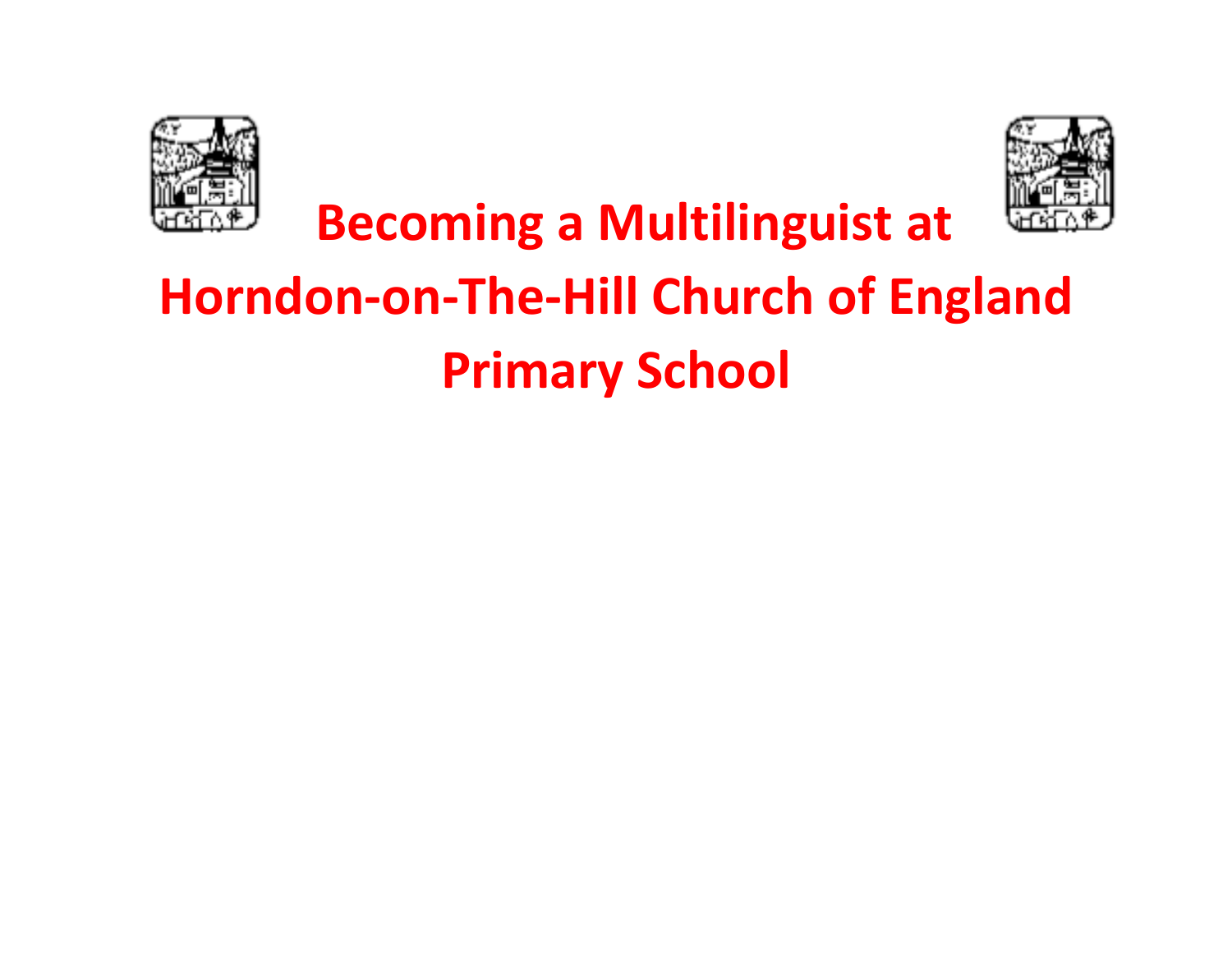## **Becoming a Multilinguist at Horndon-on-The-Hill Church of England Primary School**



| Becoming a mulitilinguist at Horndon-on-the-Hill Church of England Primary School                                                                                                                                                                                                                                                                                                                                                                                                                                                                                                                               |                                                                                                                                                                                                                                                                                                                                                                                                                                                                                                                                                                                                                                                                                                                                                                                                                                                                                          |
|-----------------------------------------------------------------------------------------------------------------------------------------------------------------------------------------------------------------------------------------------------------------------------------------------------------------------------------------------------------------------------------------------------------------------------------------------------------------------------------------------------------------------------------------------------------------------------------------------------------------|------------------------------------------------------------------------------------------------------------------------------------------------------------------------------------------------------------------------------------------------------------------------------------------------------------------------------------------------------------------------------------------------------------------------------------------------------------------------------------------------------------------------------------------------------------------------------------------------------------------------------------------------------------------------------------------------------------------------------------------------------------------------------------------------------------------------------------------------------------------------------------------|
| Those who know nothing of foreign languages know nothing of their own" Johann Wolfgang von Goethe, German writer                                                                                                                                                                                                                                                                                                                                                                                                                                                                                                |                                                                                                                                                                                                                                                                                                                                                                                                                                                                                                                                                                                                                                                                                                                                                                                                                                                                                          |
| A Year 3 Horndon mulitilinguist will:                                                                                                                                                                                                                                                                                                                                                                                                                                                                                                                                                                           | A Year 4 Horndon mulitilinguist will:                                                                                                                                                                                                                                                                                                                                                                                                                                                                                                                                                                                                                                                                                                                                                                                                                                                    |
| Be curious about the world                                                                                                                                                                                                                                                                                                                                                                                                                                                                                                                                                                                      | Be curious about the world<br>$\bullet$                                                                                                                                                                                                                                                                                                                                                                                                                                                                                                                                                                                                                                                                                                                                                                                                                                                  |
| Express ideas and thoughts in another language                                                                                                                                                                                                                                                                                                                                                                                                                                                                                                                                                                  | Express ideas and thoughts in another language                                                                                                                                                                                                                                                                                                                                                                                                                                                                                                                                                                                                                                                                                                                                                                                                                                           |
| Understand and respond to its speakers, both in speech and<br>in writing                                                                                                                                                                                                                                                                                                                                                                                                                                                                                                                                        | Understand and respond to its speakers, both in speech and<br>in writing                                                                                                                                                                                                                                                                                                                                                                                                                                                                                                                                                                                                                                                                                                                                                                                                                 |
| Learn new ways of thinking<br>$\bullet$                                                                                                                                                                                                                                                                                                                                                                                                                                                                                                                                                                         | Learn new ways of thinking<br>$\bullet$                                                                                                                                                                                                                                                                                                                                                                                                                                                                                                                                                                                                                                                                                                                                                                                                                                                  |
| Speak with increasing confidence                                                                                                                                                                                                                                                                                                                                                                                                                                                                                                                                                                                | Speak with increasing confidence                                                                                                                                                                                                                                                                                                                                                                                                                                                                                                                                                                                                                                                                                                                                                                                                                                                         |
| Discover and develop an appreciation of a range of writing                                                                                                                                                                                                                                                                                                                                                                                                                                                                                                                                                      | Discover and develop an appreciation of a range of writing<br>$\bullet$                                                                                                                                                                                                                                                                                                                                                                                                                                                                                                                                                                                                                                                                                                                                                                                                                  |
| Find ways of communicating what they want to say                                                                                                                                                                                                                                                                                                                                                                                                                                                                                                                                                                | Find ways of communicating what they want to say                                                                                                                                                                                                                                                                                                                                                                                                                                                                                                                                                                                                                                                                                                                                                                                                                                         |
| A Year 3 Horndon mulitilinguist can:                                                                                                                                                                                                                                                                                                                                                                                                                                                                                                                                                                            | A Year 4 Horndon mulitilinguist can:                                                                                                                                                                                                                                                                                                                                                                                                                                                                                                                                                                                                                                                                                                                                                                                                                                                     |
| Listen attentively to spoken language and show<br>$\bullet$<br>understanding by joining in and responding<br>Explore the patterns and sounds of language through songs<br>and rhymes and link the spelling, sound and meaning of<br>words<br>Engage in conversations; ask and answer questions; express<br>opinions and respond to those of others; seek clarification<br>and help<br>Speak in sentences, using familiar vocabulary, phrases and<br>$\bullet$<br>basic language structures<br>Appreciate stories, songs, poems and rhymes in the language<br>Describe people, places, things and actions orally | Listen attentively to spoken language and show<br>$\bullet$<br>understanding by joining in and responding<br>Explore the patterns and sounds of language through songs<br>and rhymes and link the spelling, sound and meaning of<br>words<br>Engage in conversations; ask and answer questions; express<br>opinions and respond to those of others; seek clarification<br>and help<br>Speak in sentences, using familiar vocabulary, phrases and<br>$\bullet$<br>basic language structures<br>Appreciate stories, songs, poems and rhymes in the language<br>$\bullet$<br>Describe people, places, things and actions orally<br>$\bullet$<br>Develop accurate pronunciation and intonation so that others<br>$\bullet$<br>understand when they are reading aloud or using familiar<br>words and phrases<br>Read carefully and show understanding of words, phrases<br>and simple writing |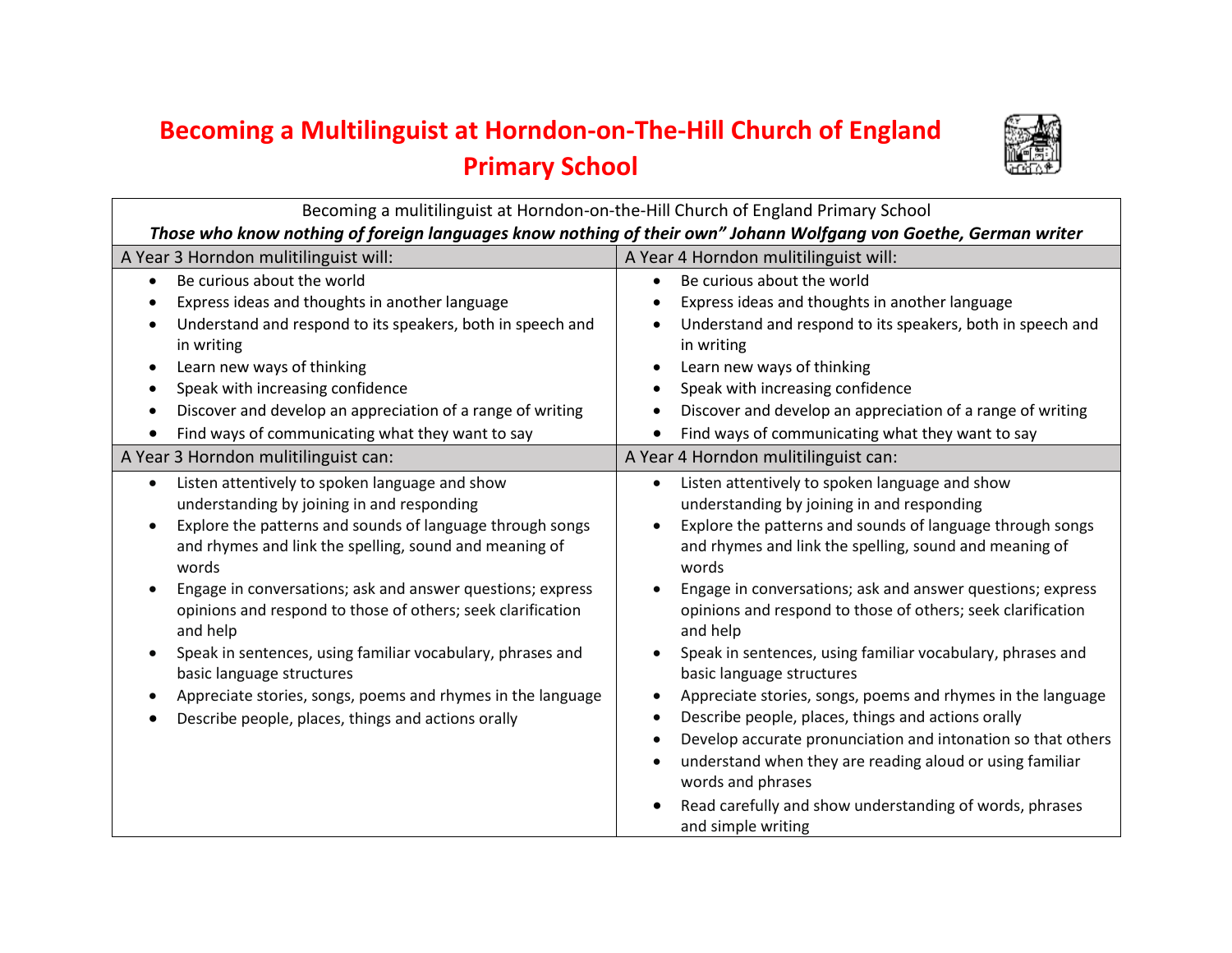| A Year 5 Horndon mulitilinguist will:                                                                                                                                                                                                                                                                                                                                                                                                                                                                                                                                                                                                                                                                                                                                                                                                                                                                                                                                                                                                                                                                                                                                                                                                                                                                                           | A Year 6 Horndon mulitilinguist will:                                                                                                                                                                                                                                                                                                                                                                                                                                                                                                                                                                                                                                                                                                                                                                                                                                                                                                                                                                                                                                                                                                                                                                                                                                                                                                                                                                         |
|---------------------------------------------------------------------------------------------------------------------------------------------------------------------------------------------------------------------------------------------------------------------------------------------------------------------------------------------------------------------------------------------------------------------------------------------------------------------------------------------------------------------------------------------------------------------------------------------------------------------------------------------------------------------------------------------------------------------------------------------------------------------------------------------------------------------------------------------------------------------------------------------------------------------------------------------------------------------------------------------------------------------------------------------------------------------------------------------------------------------------------------------------------------------------------------------------------------------------------------------------------------------------------------------------------------------------------|---------------------------------------------------------------------------------------------------------------------------------------------------------------------------------------------------------------------------------------------------------------------------------------------------------------------------------------------------------------------------------------------------------------------------------------------------------------------------------------------------------------------------------------------------------------------------------------------------------------------------------------------------------------------------------------------------------------------------------------------------------------------------------------------------------------------------------------------------------------------------------------------------------------------------------------------------------------------------------------------------------------------------------------------------------------------------------------------------------------------------------------------------------------------------------------------------------------------------------------------------------------------------------------------------------------------------------------------------------------------------------------------------------------|
| Understand and communicate ideas, facts and feelings in<br>$\bullet$<br>speech and writing<br>Use their knowledge of phonology, grammatical structures<br>and vocabulary<br>Speak with increasing confidence, fluency and spontaneity,<br>finding ways of communicating what they want to say,<br>including through discussion and asking questions, and<br>continually improving the accuracy of their pronunciation and<br>intonation<br>Write at varying length, for different purposes and audiences,<br>using the variety of grammatical structures that they have<br>learnt<br>Discover an appreciation of a range of writing in the language<br>studied<br>Understand and communicate ideas, facts and feelings in<br>speech and writing<br>Use their knowledge of phonology, grammatical structures<br>and vocabulary<br>Speak with increasing confidence, fluency and spontaneity,<br>finding ways of communicating what they want to say,<br>including through discussion and asking questions, and<br>continually improving the accuracy of their pronunciation and<br>intonation<br>Write at varying length, for different purposes and audiences,<br>using the variety of grammatical structures that they have<br>learnt<br>Discover and develop an appreciation of a range of writing in<br>the language studied | Understand and communicate ideas, facts and feelings in<br>$\bullet$<br>speech and writing<br>Use their knowledge of phonology, grammatical structures<br>$\bullet$<br>and vocabulary<br>Speak with increasing confidence, fluency and spontaneity,<br>$\bullet$<br>finding ways of communicating what they want to say,<br>including through discussion and asking questions, and<br>continually improving the accuracy of their pronunciation and<br>intonation<br>Write at varying length, for different purposes and audiences,<br>using the variety of grammatical structures that they have<br>learnt<br>Discover an appreciation of a range of writing in the language<br>studied<br>Understand and communicate ideas, facts and feelings in<br>$\bullet$<br>speech and writing<br>Use their knowledge of phonology, grammatical structures<br>$\bullet$<br>and vocabulary<br>Speak with increasing confidence, fluency and spontaneity,<br>$\bullet$<br>finding ways of communicating what they want to say,<br>including through discussion and asking questions, and<br>continually improving the accuracy of their pronunciation and<br>intonation<br>Write at varying length, for different purposes and audiences,<br>$\bullet$<br>using the variety of grammatical structures that they have<br>learnt<br>Discover and develop an appreciation of a range of writing in<br>the language studied |
| A Year 5 Horndon mulitilinguist can:                                                                                                                                                                                                                                                                                                                                                                                                                                                                                                                                                                                                                                                                                                                                                                                                                                                                                                                                                                                                                                                                                                                                                                                                                                                                                            | A Year 6 Horndon mulitilinguist can:                                                                                                                                                                                                                                                                                                                                                                                                                                                                                                                                                                                                                                                                                                                                                                                                                                                                                                                                                                                                                                                                                                                                                                                                                                                                                                                                                                          |